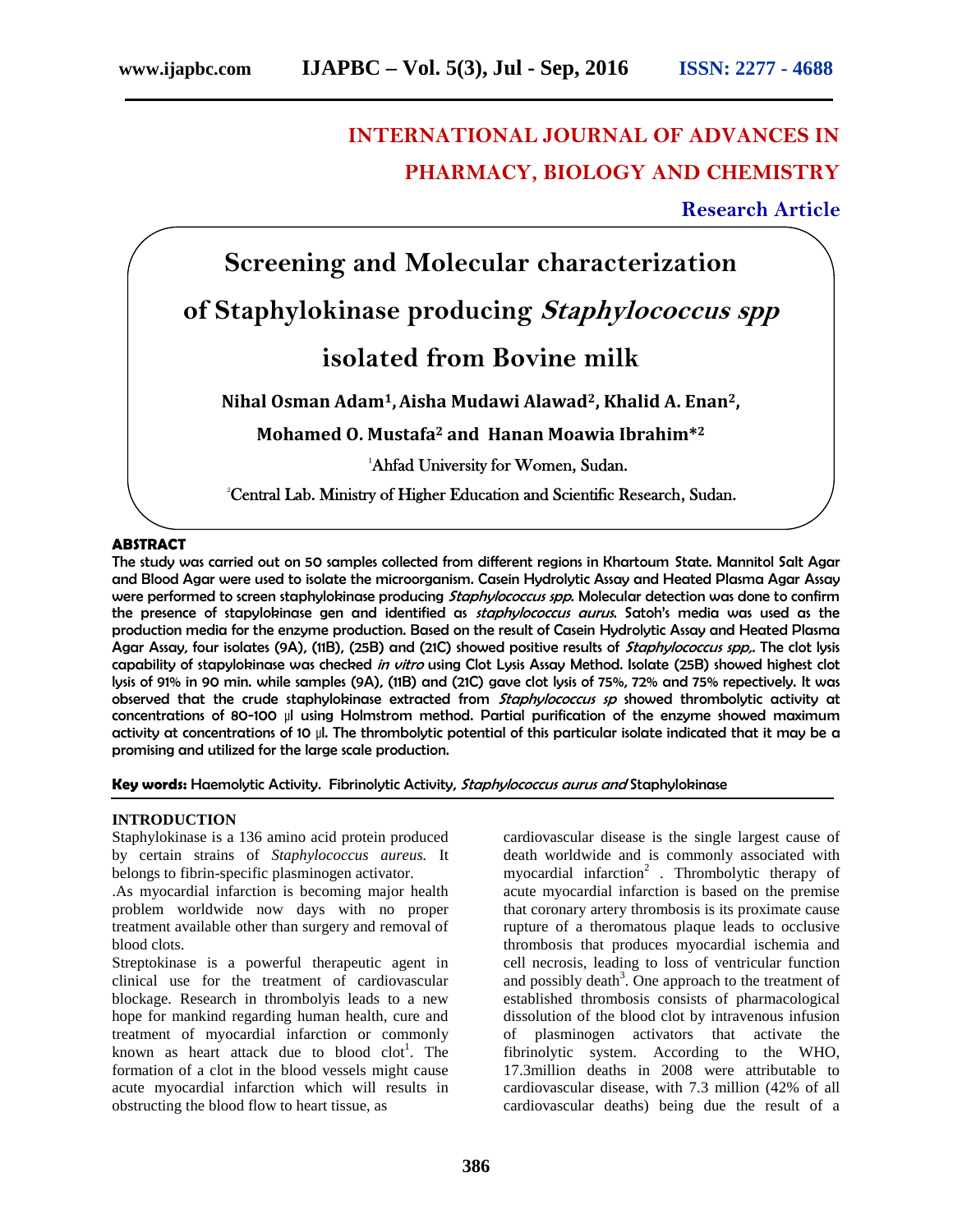myocardial infarction<sup>4</sup>. In 2009, approximately 1 of 6 people in the United States died of coronary heart disease. These diseases are mainly due to the accumulation of fibrin in blood vessels. The use of blood clot dissolving agents is one of the well established methods in treating patients with acute myocardial infarction. Fibrinolytic enzyme such as urokinase, streptokinase and nattokinase, staphylokinase are agents that dissolve fibrin clots<sup>3</sup>, were identified and studied among many organisms including snakes, earthworms, fungi , bacteria and a variety of foods, and have been purified and their physiochemical properties have been characterized<sup>5</sup>. Thrombolytic therapy with intravenous infusion of plasminogen activators has become an established treatment for patients with acute myocardial infarction. The most frequently used thrombolytic agents are streptokinase and recombinant tissue-type plasminog n activator. Staphylokinase e is an *Staphylococcal* extracellular protein and it is an immunogenic, inexpensive and aids in converting plasminogen to plasmin which is a major factor in **blood clotting**<sup>4,6</sup>. Hemolytic Streptococcus was used for enhanced production of streptokinase enzyme. It is an important blood clot dissolving agent and act as tissue plasminogen activator<sup>7</sup>. The main purpose for selecting the enzyme staphylokinase because it could be relatively inexpensive when compared to other thrombolytic agents. Although *staphylococcus aureus* is one of the most important etiologic agents in mastitis of cows, goats, and sheep<sup>8</sup>, it produces a wide range of pathogenicity and virulence factors like staphylokinase, hyaluronidases, coagulases and haemolysins<sup>9</sup>. In spite of this fact, there is no local production of the cardio vascular therapeutic. This study was conducted with aim to extract the Staphylokinase from *Staphylococcus spp*. isolated from bovine milk samples. Thrombolytic therapy has become a conventional treatment for myocardial infarction but currently clinically prescribed thrombolytic drugs have such problems as delayed action and other side effects like bleeding, reocclusion etc. The current research work of isolation and screening of staphylokinase producing *Staphylococcus spp*. involves the traditional methods which are simple, rapid and can be easily carried out, which help in making the production process of staphylokinase cost effective. Economically the isolation, screening and production of staphylokinase are reliable.

#### **MATERIAL AND METHOD**

This study was conducted at the Central Lab. Sudan. All the materials used during the study were of high quality and purity.

#### **Sample collection**

A total of 50 bovine milk samples were collected from different cow farms and brought aseptically to the Lab. Serial dilution and cultured on nutrient agar medium.

#### **Isolation of Microorganism**

Isolation of the microorganism was done using selective and differential media: Mannitol Salt Agar (MSA). Blood Agar media is also used to check the haemolytic and acid producing properties. The selected strains were sub -cultured and preserved at  $4^{\circ}$ C for further testing<sup>10</sup>.

#### **Enzyme screening using qualitative Method**

Enzyme produced from the isolated *Staphylococcus spp* was screened by Casein Hydrolysis Assay and Heated Plasma Agar Assay to check the proteolytic and the plasmolytic activity of the enzymes $11$ .

#### **Casein Hydrolysis Assay**

Casein Hydrolysis Assay was prepared by mixing non-fat dry milk (casein), serum and nutrient agar. The serum was prepared by collecting 5 ml of blood and the blood was allowed to clot for 5 hrs. The yellow colour fraction was used as serum. Well diffusion plate technique was used to check the case in olytic activity of the enzyme<sup>7</sup>.

#### **Morphological and Molecular Characterization**

Morphological and biochemical Identification of the selected microorganism is determined according to the directions given by the Bergey's Manual of Systematic Bacteriology<sup>12,13</sup> and involved cultural microscopic and biochemical characteristics

#### **Molecular Characterization DNA extraction**

DNA was extracted from *staphylococcus aureus* using boiling<sup>14</sup>. In brief, one loop-ful of bacterial colonies was picked and suspended in 500 μl TE buffer in 1.5 ml tube and vortexed. Then 5μl of proteinase K and 5 μl of lysozyme enzyme were added respectively. 100 μl of lysis buffer was added for each samples and incubated at 37°C for 30 min., then the samples were boiling at 100°C for 1 hr. The samples were centrifuged at 12,000 rpm for 5 min. supernatant were collected and stored at -20 °C till used for further study.

#### **Polymerase chain reaction (PCR)**

The PCR was performed by processing the extracted DNA from *staphylococcus aureus* with primers that are specific for the stapylokinase gene. The primers used consisted of forward primer and reverse primer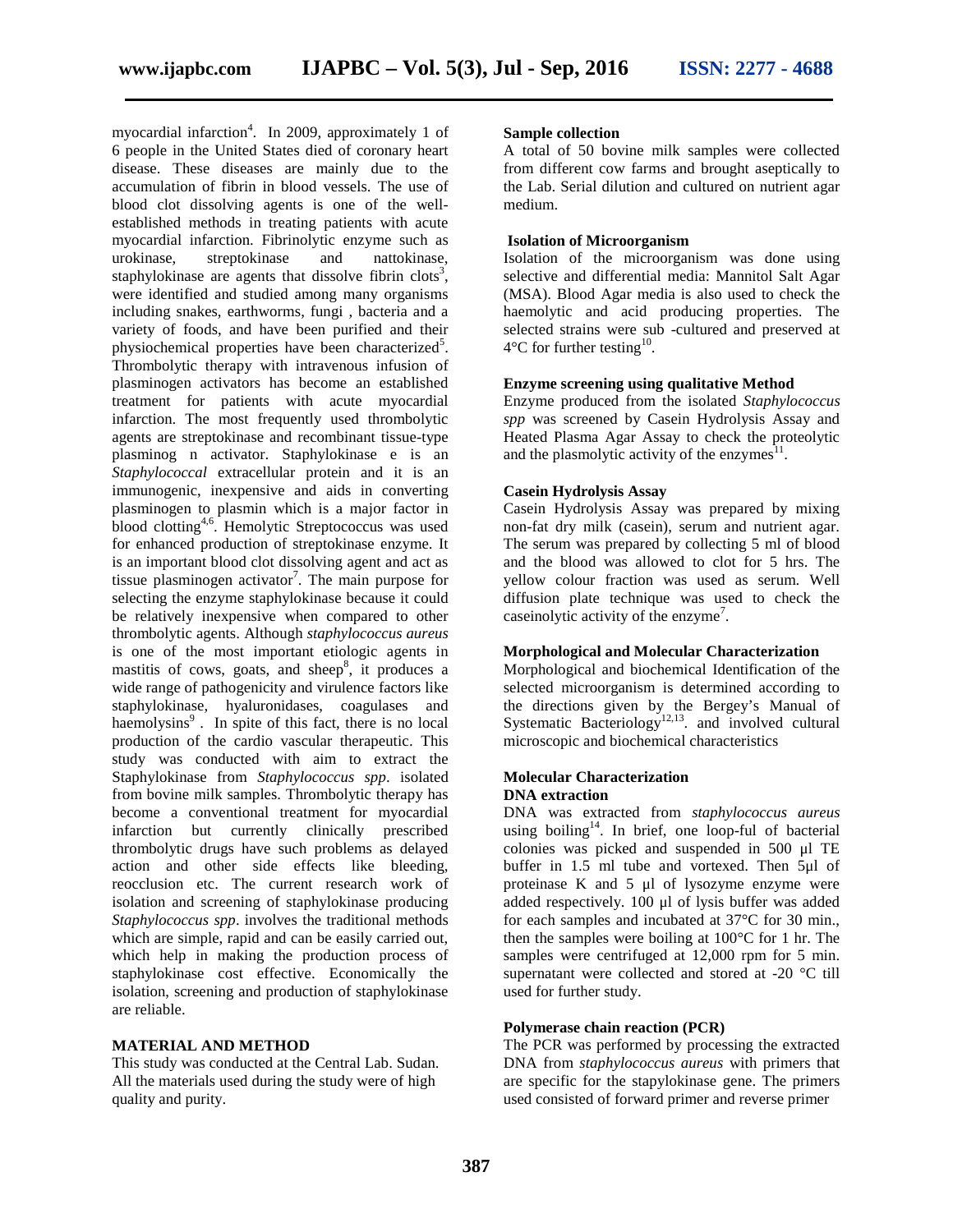#### (5'- CGCGGATCCTCAAGTTCATTCGAC-3') (5'-GAATCTAGACCCAAGCTTTTTCCTTTCTAT AACAAC-3' ).

The reaction was performed in 25μl volume using Solis Bio dyne master mix. The volume included: 5μl master mix, 1μl forward primer, 1μl of reverse primer, 3μl of extracted DNA and 15μl of distilled water. The DNA was amplified in thermo-cycling conditions using PCR machine Techno (Japan) as follows: initial denaturation at 95˚C for 5 min, followed by 35 cycles of denaturation at 94˚C for 1 min, annealing at 51˚C for,1 min and extension at 72˚C for 1 min, with a final extension 72˚C for 10 min. 5μl of the amplified product was subjected to direct analysis by gel electrophoresis in 2% Agarose, the gel was prepared by adding 0.7 g of Agarose to 75 ml 5X Tris Borate EDTA buffer. The product was visualized by staining with 0.15% Ethidium bromide using UV gel documentation system INGeNius. The expected size of staphylokinase gene amplicon was 400 bp.

#### **Enzyme Extraction**

Extraction of Staphylokinase from *Staphylococcus spp* was carried out by culturing on Satoh's medium containing 10 g/L nutrient broth, 3 g/L yeast extract, 5g/L NaCl, and 10 ml/L glycerol, at 30°C, at 100 rpm for 24 hr. The pH of the medium was adjusted to 6.8 before sterilization. The isolated culture was then inoculated into the production medium. The cells were then harvested by centrifugation at 10000 rpm, at 4 C for 10 min.

#### **Heated Plasma Agar Assay**

Heated Plasma Agar Assay method is one of the important methods to determine the activity of the enzyme. Crude enzyme was prepared by centrifugation at 10000 rpm for 25 min. 15ml of nutrient agar medium was prepared. Plasma was prepared by collecting of 10 ml of blood. Anticoagulant (EDTA) was added and blood was centrifuged at 13000 rpm for 10 min. The supernatant served as plasma. The plasma was then heated at 56 °C for 20 min. Then it was mixed with nutrient agar and plated. Well diffusion technique was used to check the plasmolytic activity of the enzyme<sup>7</sup>.

#### **Partial purification of Enzyme**

Partial purification of the Enzyme was achieved using ammonium sulphate precipitation method: 50 ml of the supernatant was taken and ammonium sulphate was added slowly at concentration of 30 %, 50% and 70% saturation level, magnetic stirrer at 4 °C, after 1 hrthe samples were centrifuged at 8000 rpm for 30 min, pellets collected were resuspended

with 1X phosphate buffer solution (PBS) of pH 7.0 at 1:1 pellets to buffer ratio<sup>7</sup>.

#### **Enzyme activity by Modified Holmstrom method**

The thrombolytic activity of the enzyme was checked using Modified Holmstrorm method. This is one of the most important methods to test the thrombolytic activity of an enzyme. In this method both crude and ammonium sulphate precipitated samples were used. 1 ml of human blood were taken in Eppendorf tubes and allowed to clot. After the blood clotted completely, enzyme was added at a concentration of 10 -100 μl. The minimum concentration of the enzyme which completely liquefies 1ml of clotted blood is considered as 1 enzyme unit<sup>15</sup>.

#### *In vitro* **clot lysis study**

Venous blood was drawn from healthy volunteer and was transferred to four reweighed sterile Eppendoff tube (500 μl/ tube) and incubated at 37°C for 45 min. till clot formation. As soon as clot formation is observed, serum was completely removed. Weight of individual tube having clot was again weighed for determination of the clot weight.

#### **Clot weight =**

**weight of clot containing tube – weight of tube alone**.

All the eppendoff tubes containing clot was properly labelled. 100 μl of streptokinase and distilled water were added at 3:4 concentrations ratio (streptokinase isolated *Staphylococcus aureus* strains and distilled water). All the tubes were then incubated at  $37 \degree$ C for 90 min. and observed for clot lysis. After incubation, fluid obtained was removed and tubes were again weighed to observe the difference in weight after clot lysis. Difference obtained in weight taken before and after clot lysis was expressed as percentage of clot lysis. Streptokinase and water were used as a positive and negative control respectively $^{16}$ .

**% clot lysis = (Weight of the lysed clot / Weight of clot before lysis)**  $\times$  100

#### **Blood clot lysis on slide**

Eights clean slides labelled suitably, clotted blood was fixed on each slide, and then 100 μl of Semi purified enzyme was added to the clot on the slide and observed for clot lysis activity.

#### **Blood clot lysis on tube**

Eights clean tubes labelled suitably, clotted blood was poured on each tube, and then 100 μl of semi purified enzyme was added to the clot on the tube and observed for clot lysis activity at different time  $interval<sup>17</sup>$ .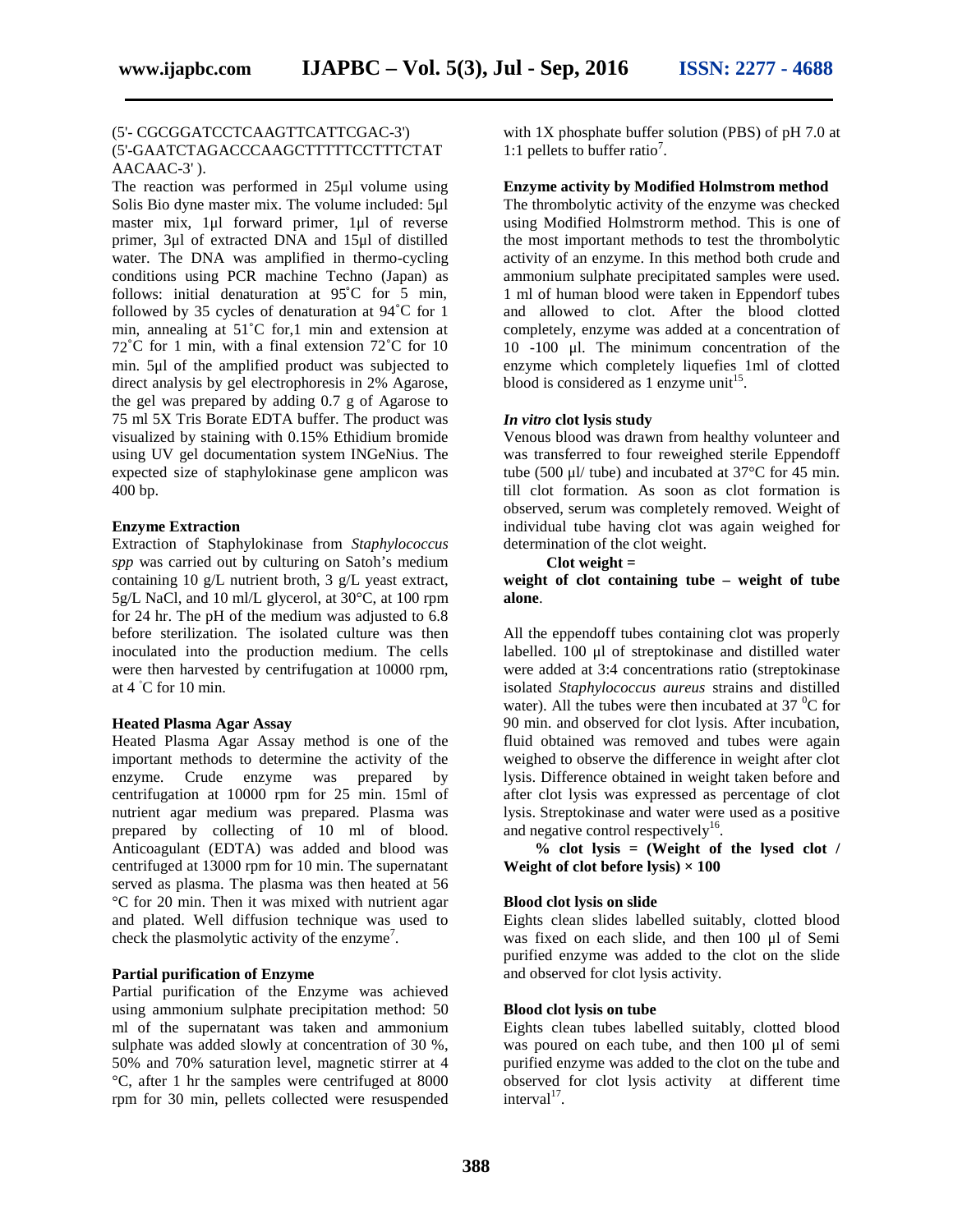#### **Time course of enzyme production**

The colonies that showed large zone on blood agar medium were used of inoculum preparation .A volume of 200 ml of brain heart infusion taken in a 250 ml Erlenmeyer flask was inoculated with a loopful of cells from 24 hr. old slant and kept at  $37^{\circ}$ C in These rotary shaker after 18 hr. of incubation 10 ml of this broth culture was used as inoculums. 10% inoculum was added to 100 ml of production medium into 250 ml cultures then incubated at 30˚C and 100 rpm on rotary shaker incubator for 26 hr. Sample were removed periodically every 6 hr. and cell growths as well as staphylokinase activity were determined<sup>18</sup>.

#### **RESULTS AND DISCUSSION**

In the present study a total of 50 presumptive bovine milk samples were recovered from different cow farms in Khartoum State. Samples were transferred aseptically using falcon tubes to the lab. and gave a prefixed number.

#### **Isolation of the microorganism Mannitol Salt Agar**

Among a total 50 milk sample collected, 30 out of 50 sample (60%) showed complete fermentation of mannitol, according to Figure (1) as the colour of the media was changed from pink to yellow, the colonies were able to grow on MSA, confirmed the presence of *Staphylococcus spp.* All samples that show complete fermentation from the mannitol salt agar were taken and streaked on the nutrient agar plates and the pure cultures were maintained**.** Study on isolation of 103 -haemolytic *Streptococci* with haemolytic activity,their *Streptococci* were secluded from various sources of biomass and blood from infected throat<sup>19</sup>. Other results<sup>20</sup> stated that several strains of beta-hemolytic Streptococci produce streptokinase enzyme that can bind and activate human plasminogen to plasmin. Our result is in accordance with the earlier observation which shows that the isolates from a local wound formed due to lysogenic. *Staphylococcus aureus* are used for economic production of staphylokinase<sup>7</sup>. Large quantities of Staphylokinase can be produced inexpensively by bacteria<sup>21</sup>.

#### **Screening for staphylokinase activity Blood haemolysis**

Colonies developed on the blood agar plates, 9out of 30 sample (30%) showed -hemolysis (clear zone around the colonies) indicates complete or true lysis of red blood cells, clear zone approaching the color and transparency of the base media , surrounds the colony were observed according to (Figure 2) and the rest of samples did not show haemolysis. Eight

isolated strains produce staphylokinase after incubation, showed distinct halo zones indicating proteolytic and plasmolytic activity<sup>22</sup>.

#### **Microsocpic and Molecular characterization**

microorganisms were subjected to morphological and biochemical characterization according to Berge's criteria and all the selected isolates showed positive results for grams staining, catalase, co-agulase, MR, VP tests, and anaerobic growth and negative results for citrate utilisation test. The isolates were identified and it could be of *Staphylococcus spp.*

#### **PCR amplification of stapylokinase gene**

One primer was used to amplify region in stapylokinase gene, thus the DNA fragments were obtained, amplification produced DNA amplicon of about 400 bp on 2% agarose gel.Ten samples were successfully amplified and included in this study as shown in (Figure 3).

#### **Screening for staphylokinase activity using Casein Hydrolytic Assay**

In Casein Hydrolytic Assay, samples (9A) produced 29 mm halo zone which is found to be the largest zone, whereas sample (21C) produced halo zones of 10 mm. But samples (11B) and (25B) did not give halo zones (Figure 4). Study on *Staphylococcusspp* from wound pus showed maximum halo zone of 30  $\text{mm}^{7,23}$ . This test involves cleavage of casein analogues to fibrin in the clot atmosphere when activated by the added plasma. Another results revealed that among 20 isolates, four isolates showed -hemolytic activity and only one strain showed efficient hydrolysis in the casein hydrolytic assay<sup>24</sup>.

#### **Heated Plasma Assay**

After incubation at  $37^{\circ}$  C onto the heated plasma agar plate, there is a formation of clear fibrinolytic halos. Samples (7C), (11B) and (25B) produced halo zones of 10 mm,12 mm and 8 mm respectively, Sample (11B) gave the best zone when compare to other samples (Figure 5). One study stated that out of 12 isolates only one potent strain showed maximum hydrolysis of diameter 18 mm on heated plasma plate  $\frac{1}{2}$  assay<sup>22</sup>.

#### **Partial purification of Staphylokinase**

Ammonium Sulphate precipitation is one of the most commonly used methods for protein purification from a solution. In solution, proteins form hydrogen bonds with water molecules through their exposed polar ionic groups. When high concentration of small,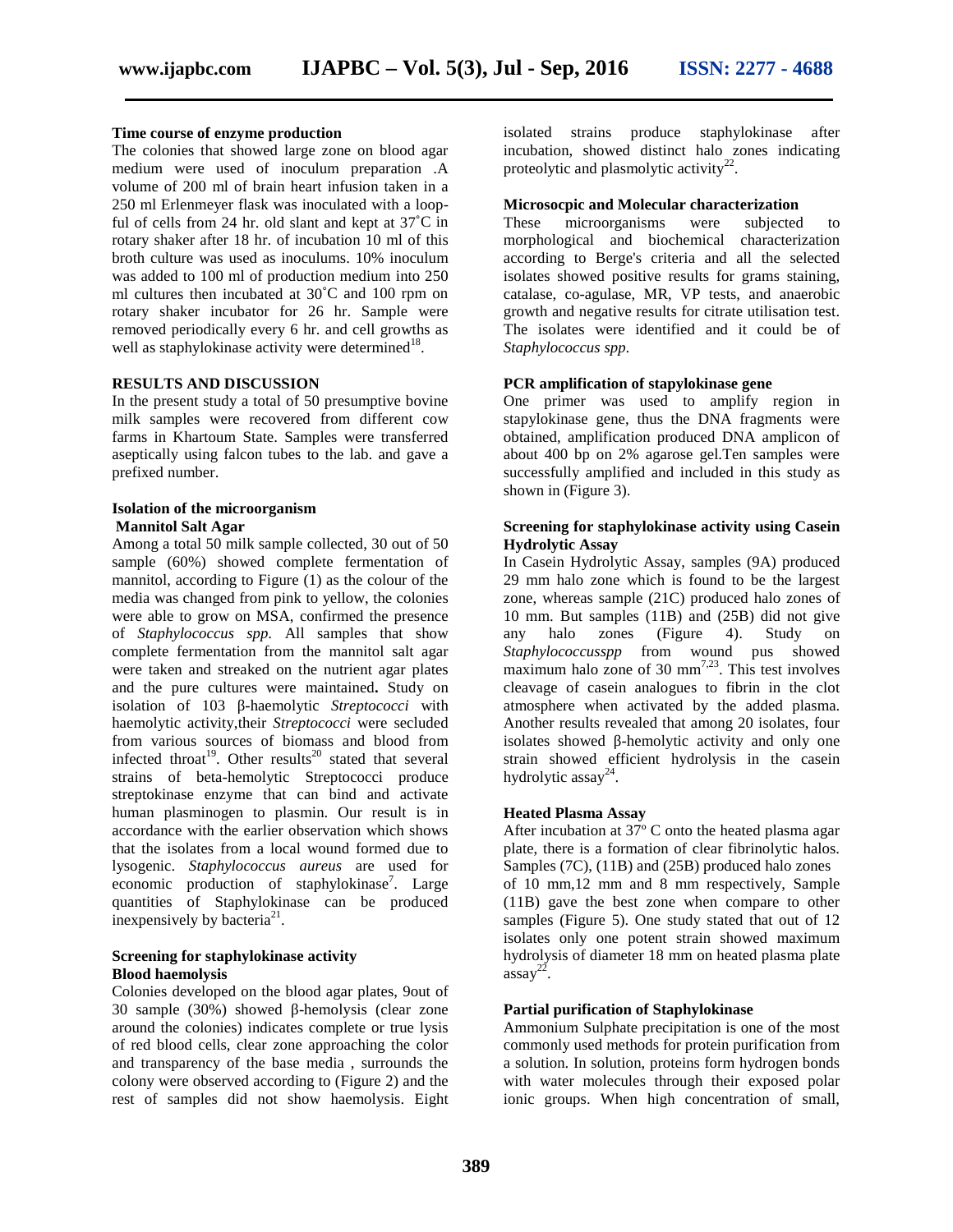highly charged ions such as ammonium sulphate are added, these groups compare with the proteins to bind to the water solubility resulting in precipitation

#### **Determination of enzyme activity by Modified Holmstrom method**

Holmstrom method confirmed the thrombolytic property of the isolated enzymes. Table (1) showed that crude enzyme of sample (11B) showed thrombolytic property only at 100 μl concentration whereas precipitated enzyme showed the activity from concentrations of 70-100 μl. Precipitated (11B) showed thrombolytic activity of 80μl onwards. Whereas precipitated samples (21C) and (25B) showed the clot lysis activity at lower concentration of 10μl onwards. So, the least concentration that gives the complete lysis of 1 ml of clotted blood is 10 μl enzyme units for sample (21C) and (25B) only.

#### **Clot lysis study**

In vitro thrombolysis study was done on the selected stapylokinase producing *S. aureus* isolates. Addition of 100 μl of sterile distilled water after 90 min. of incubation at 37˚C to the negative control shows negligible clot lysis (4.0 %). To the positive control when 100 μl of streptokinase (30,000 I.U.) was added were 86% of clot lysis was observed. The 4 semi purified samples (9A), (11B), (21C) and (25B) showed 75 %, 72%, 75% and 91% clot lysis respectively. One study stated that a strain *S. equisimilis EBL*- showed 480 U  $mL^{-1}$  of streptokinase activity in quantitative blood *aurus*. clot liquefaction test<sup>22</sup>, which is quite higher than  $(8\%)$ , wild strain of 370 U mL<sup>-1</sup> .

#### **Blood clot dissolving activity on Slide and Tube**

A clear, visual representation of clot lysis is shown in (Figure 6 and 7) after 200 μl of the semi purifide staphylokinase produced by sample (25B) were added to the clot on slide and tube then observed for 45 min. One works reported that 0.12 ml of streptokinase liquefied 1 ml of clotted blood in 18  $h^{25}$ , whereas in our work only 0.01 ml of staphylokinase extracted from sample (25B). Now a days researchs focusing on a thrombolytic therapy with blood clot

specific, efficiently, in a shorter duration time and with minimum side effects.

#### **Time course of Enzyme production**

The enzyme activity and bacterial growth kinetic are depicted on Figure (8). Fibrinolytic enzyme production from bovine milk sample at different time period (0 - 30 hr.). It shows that the growth profile during 30 hr cultivation. Maximum growth of the bacterium was obtained within 24-30 hr of cultivation. The activity of the enzyme reached maximum within 5 hr after inoculation beyond 5 hr of growth no increase in enzyme activity was recorded. The two profiles were similar and show that the fermentation kinetics of streptokinase production by *Staphylococcus spp.* might be classified as growth associated.

#### **CONCLUSION**

In the present study 50 bovine milk were brought from different around Khartoum State screened for staphylokinase production. Nine positive isolate on the basis of the growth characteristics on MSA and BA plate and subjected to heated plasma and hydrolysis study. Morphological and molecular characterization were done confirm the presence of stapylokinase and identified as *staphylococcus* Four strains out of the nine isolate samples (9A), (11B), (25B) and (21C) exhibit proteolytic and fibrinolytic activity, and they revealed their ability to *in vitro* clot lysis of 86% and they also shows 75 %, 72%, 75%, 91% clot lysis respectively

#### **ACKNOWLEDGMENT**

Authors acknowledge Bacteriology Unit, Central Lab. Ministry of Higher Education and Scientific Research for their help and support during the lab work.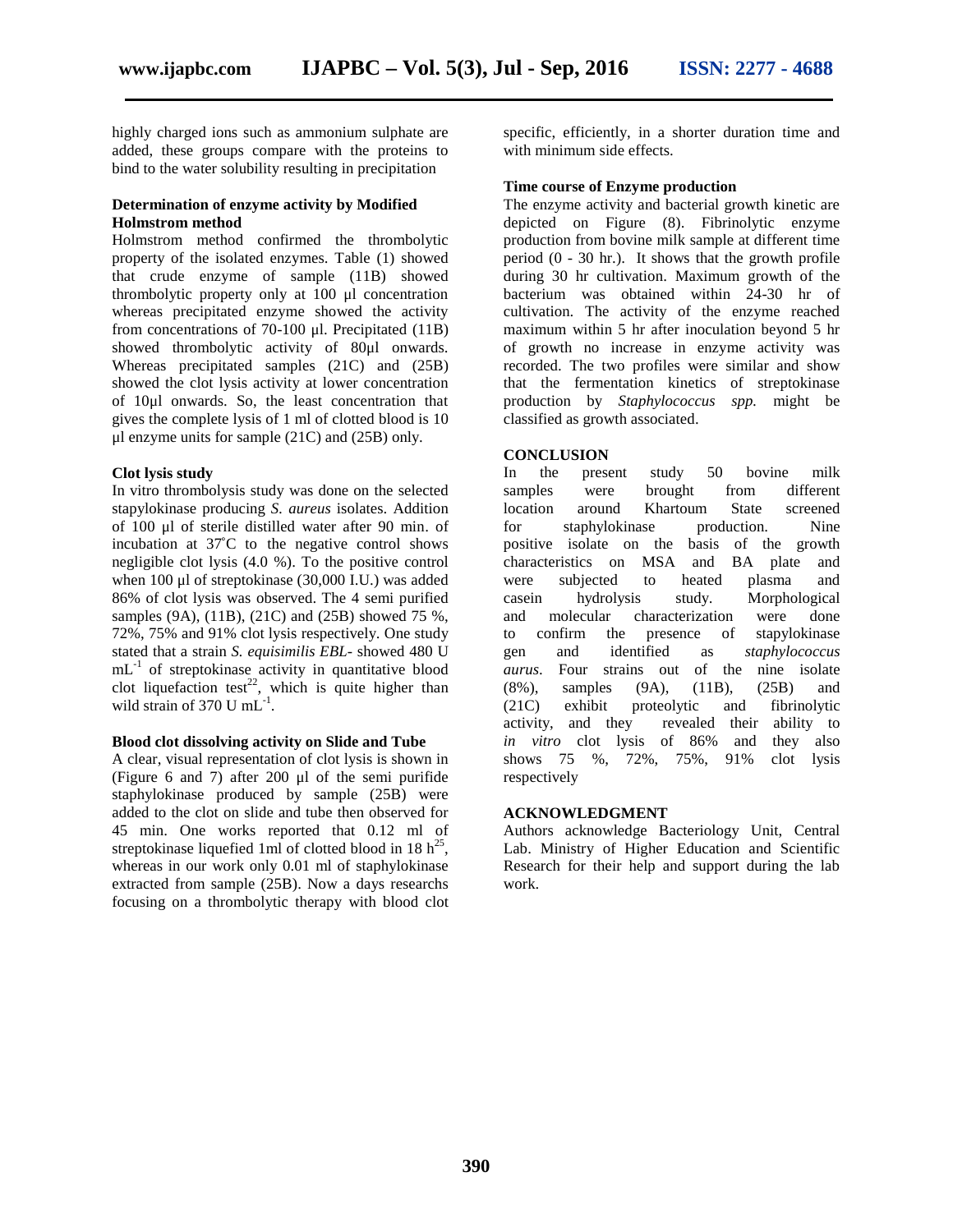|                                                                      |       |                 |                  | Table 1 |       |       |        |    |      |  |  |  |  |
|----------------------------------------------------------------------|-------|-----------------|------------------|---------|-------|-------|--------|----|------|--|--|--|--|
| The clot busting ability of the crude and precipitated samples using |       |                 |                  |         |       |       |        |    |      |  |  |  |  |
| <b>Modified Holmstrom Method</b>                                     |       |                 |                  |         |       |       |        |    |      |  |  |  |  |
| conc                                                                 | 10oT. | $20 \text{ nL}$ | 30 <sub>II</sub> | $40$ uL | 50 uL | -60 H | 70 H I | 80 | 90nL |  |  |  |  |

| Enzyme conc            | $10 \mu L$               | $20 \mu L$ | $30\mu L$ | $40 \mu L$ | $50 \mu L$     | $60 \mu L$               | $70 \mu L$               | 80             | $90 \mu L$     | $100 \mu L$ |
|------------------------|--------------------------|------------|-----------|------------|----------------|--------------------------|--------------------------|----------------|----------------|-------------|
| <b>Samples</b>         |                          |            |           |            |                |                          |                          | μL             |                |             |
| Crude 9A               | $\overline{\phantom{0}}$ |            |           |            | $\blacksquare$ |                          | $\overline{\phantom{0}}$ | $\blacksquare$ | $\blacksquare$ | l+          |
| Precipitate 9A         |                          |            |           |            | $\blacksquare$ |                          |                          | $^{+}$         | $+$            |             |
| Crude 11B              | $\overline{\phantom{0}}$ |            |           |            | $\blacksquare$ | -                        | $\overline{\phantom{0}}$ | $^{+}$         | $^{+}$         |             |
| Precipitate 11B        |                          |            |           |            | $\blacksquare$ | $\overline{\phantom{a}}$ | $\overline{\phantom{0}}$ | $^{+}$         | $+$            |             |
| Crude 21C              |                          |            |           |            | $\blacksquare$ | -                        | $\overline{\phantom{0}}$ | $^{+}$         | $+$            | $^{+}$      |
| Precipitate 21C        |                          | $+$        | $\ddot{}$ | $^{+}$     | $+$            | $+$                      |                          | $^{+}$         | $+$            | $^{+}$      |
| Crude 25B              |                          |            |           |            | $\ddot{}$      | $+$                      |                          | $^{+}$         | $+$            |             |
| <b>Precipitate 25B</b> |                          |            |           |            |                | $\div$                   |                          | $^{+}$         | $^{+}$         |             |



**Figure 1 Mannitol Fermentation**



**Figure2 Blood Haemolysis on Blood Agar medium**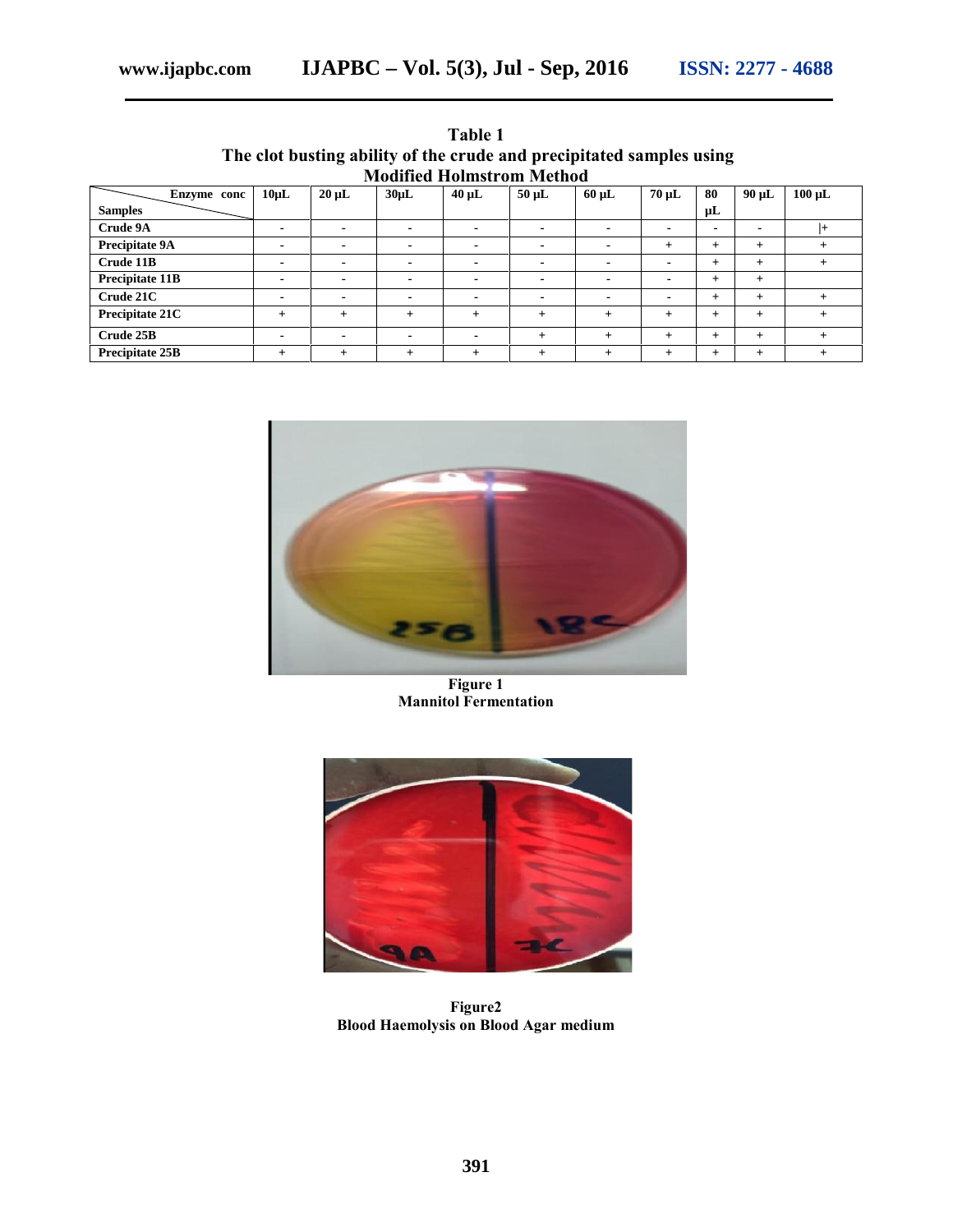

### **M 1 2 3 4 5 6 7 8 9 10**

**Figure 3 Agarose gel of the PCR products of stapylokinase gene. Fragment size is in 400bp DNA marker (50bp) M: DNA marker 1and 2: Negative control 3, 4, 5, 6, 7, 8, 9 and 10: Samples**



**Figure 4 Zone of inhibition on casein hydrolysis Assay**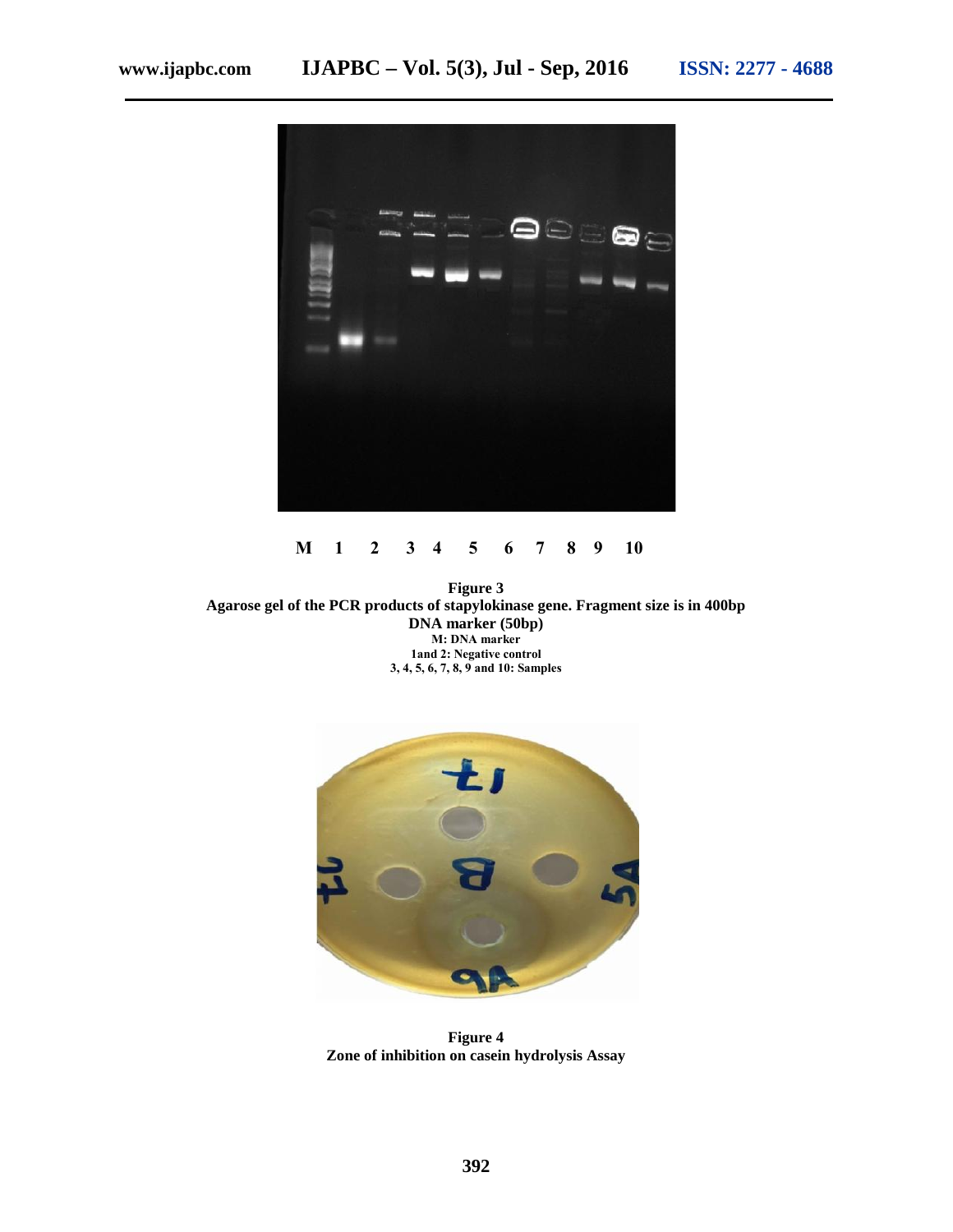

**Figure 5 Zone of inhibition on heated plasma agar**



**Figure 6 Clot dissolving activity on slides from 0-45 min**



**Clot dissolving activity on tube from 0- 45 min**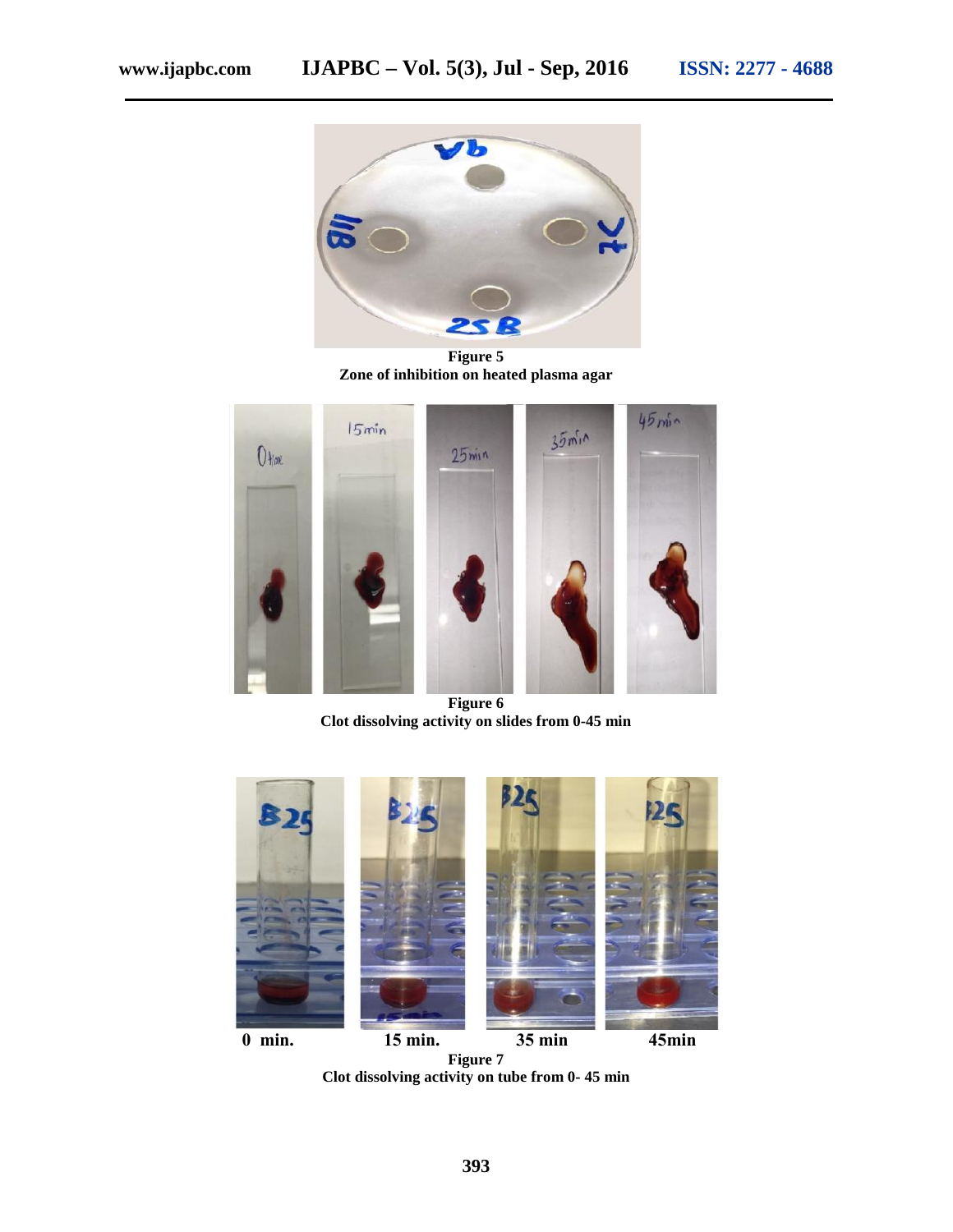

*Spp*

#### **REFERENCES**

- 1. Collen D. Regulation of fibrinolysis: plasminogen activator as a thrombolytic agent. In: Nossel HL, Vogel HJ, eds. Pathobiology of the Endothelial Cell. New York, Academic Press.1982; 183-189.
- 2. Lack CH. Staphylokinase an activator of plasma protease. Nature. 1948; 161(4093): 559−560.
- 3. Davies MJ, Thomas AC. Plaque fissuring: the cause of acute myocardial infarction, sudden ischaemic death, and crescendo angina. Br Heart J. 1985; 53(4):363-373.
- 4. Mendis S, Puska P, Norrving B. Global Atlas on cardiovascular production; UV irradiation of *Streptococcus Equisimilis*. Professional Med. J. 2011; 22(5): 656-663
- 5. Dubey R, Kumar J, Agrawala D, Char T and PusbP. Isolation, production, purification, assay and characterization of fibrinolytic enzymes (Nattokinase, Streptokinase and Urokinase) from bacterial sources. African Journal of Biotechnology. 2011;10(8): 1408- 1420.
- 6. Chen B, Huo J, He Z ,He Q, Hao Y and Chen Z. Isolation and identification of an effective fibrinolytic strain *Bacillus subtilis* FR-33 from Chinese doufuru and primary analysis of its fibrinolytic enzyme. African Journal of Microbiology Research. 2013; 7 (19): 2001- 2009.
- 7. Pulicherla KK, Gadupudi GS, Rekha VP, Seetharam B, Anmol Kumar K. Purification, assay and characterization of fibrinolytic enzymes (Nattokinase, Streptokinase and

Urokinase) from bacterial sources. African Journal of Biotechnology. 2011; 10(8):1408- 1420.

- 8. Mørk, T T, Tollersrud, B K, Vitle H, Jørgensen J, and Waage S. Comparison of *staphylococcus aureus* genotypes recovered from cases of bovine, ovine, and caprine mastitis. Journal of Clinical Microbiology.2005; 43(8): 3979–3984.
- 9. Forsythe S J. The Microbiology of safe food. 2000. Black well science Ltd., Oxford
- 10. Holt John G, and Kerig. Bergys Manual of Determinative Bacteriology. 1995. 9<sup>th</sup> Edition
- 11. Abdelmongy M, and Taha T, In vitro detection and optimization of streptokinase production by two *streptococcal* strains in relativwly low cost growth medium. International Research Journal of Microbiology. 2012; 3(4): 153-163
- 12. You KM, and Prak Y K. A new method for the selective isolation of actinomycetes from soil. Biotechnol. Techn. 2004; 10(7): 541- 546.
- 13. Barrow G I, Feltham RKA. Cown and Steel's manual for identification of medical bacteria.1993.  $3rd^{ed}$ . Cambridge university press, Cambridge U.K.
- 14. Klingenberg C, Sundsfjord A, Ronnestad A, Mikalsen J,Gauusted P, and Flaegstad T. Phenotypic and genotypic aminoglycoside resistance in blood culture isolate coagulase negative *staphylococci* from a single neonate intensive care unit 1989-2000 .J. Antimicrob. Chemother. 2004; 54(5): 889-896.